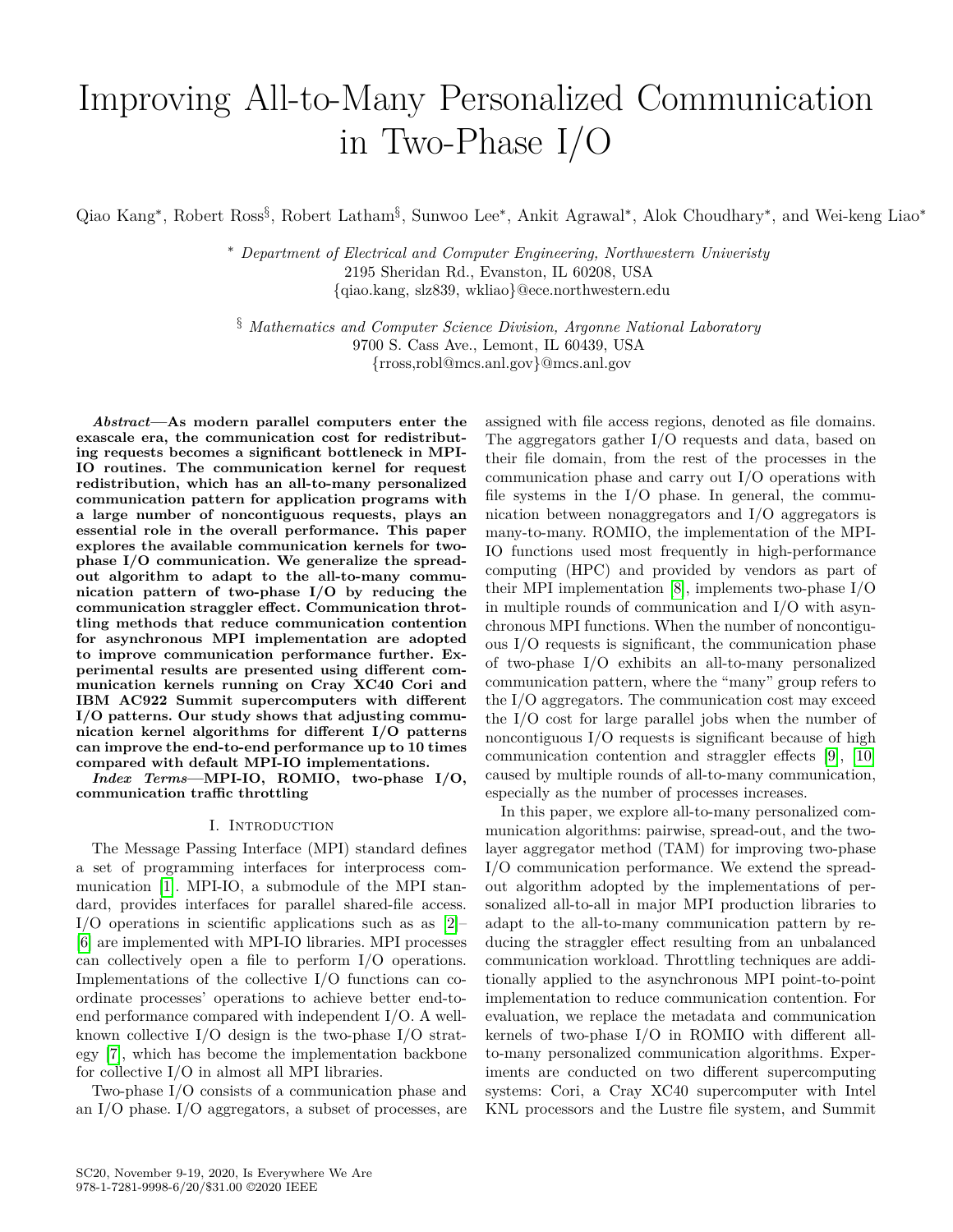IBM Power System AC922 nodes equipped with IBM POWER9 CPUs and IBM GPFS. We use three benchmark programs: E3SM-IO [\[5\]](#page-11-5), FLASH/IO [\[11\]](#page-11-6), and BTIO [\[12\]](#page-11-7). These three I/O benchmarks have different metadata and data communication patterns.

Applying communication throttling in a two-phase I/O communication phase with an all-to-many pattern can improve the communication performance by up to 10 times, compared with the current implementation of ROMIO two-phase I/O. Our balancing strategy for the spread-out algorithm improves communication performance by over 30%. The two-layer aggregation method [\[13\]](#page-11-8), an implicit throttling approach that performs intranode and internode communications separately, works best for I/O patterns that require all-to-many communication because internode communication contentions are significantly reduced. However, we expect that applying the proposed spread-out reordering method, along with the throttling technique, to the communication kernels of existing communication designs such as TAM can further reduce internode communication contentions for the future exascale applications running on a considerable number of compute nodes. When applications do not exhibit significant many-tomany communication contentions, the current ROMIO implementation for all-to-many communications can outperform the rest of the communication kernels. Thus, the communication kernel of two-phase I/O should be dynamically chosen based on application I/O patterns.

# II. Background

We define the terminology of personalized communication. Let *P* be the array of all processes ranked from 0 to *p*−1. A sorted array of sender ranks *S* transfer their data with arbitrary length to a sorted array of receiver ranks *R*. Let  $m_{i,j}$  be the message sent from rank *i* to rank *j*.  $m_{i,j}$  is empty if either  $i \notin S$  or  $j \notin R$ . We refer to  $m_{0,i},...,m_{p-1,i}$ as the local messages at rank *j*. We assume that point-topoint communication operations (send/receive) between any two arbitrary processes are available. An algorithm schedules the send and receive operations to accomplish the data transfer. All-to-many communication has  $S = P$ . All processes are sending personalized messages to a subset of processes.

Our point-to-point communication model has two components: the startup term *t<sup>s</sup>* and the per-byte transfer (inverse bandwidth) time *tw*. The startup and transfer terms are classical communication models, as mentioned in [\[14\]](#page-11-9). Sending *k* bytes from a sender to a receiver, including self-send, has a communication cost of  $t_s + kt_w$ . For simplicity of analysis, we assume a textbook one-port communication constraint, which means the maximum number of either concurrent send or receive operations is 1. We can, however, extend our results to an n-port communication constraint by discussing send and receive operations in blocks of processes. We denote the term communication contention as the additional time cost resulting from excess concurrent point-to-point communication requests at a process.

#### *A. Motivation*

Our research is motivated by the communication pattern of two-phase  $I/O$  [\[7\]](#page-11-1). Two-phase  $I/O$  consists of communication and I/O phases. A few MPI processes called I/O aggregators are selected as I/O proxies for all processes. Only I/O aggregators exchange data with the file systems. Other processes communicate with I/O aggregators to complete their I/O requests. For collective write, all processes send their I/O requests and write data to I/O aggregators. I/O aggregators then exchange data with file servers according to the gathered I/O requests. Parallel I/O for large files in the exascale computing era can cause memory overflow at I/O aggregators, especially when the number of  $I/O$  aggregators is much smaller than the number of processes in the computation. ROMIO [\[8\]](#page-11-2), a widely used MPI-IO implementation adopted by major production libraries, avoids the memory overflow by implementing two-phase  $I/O$  in multiple rounds. The  $I/O$ driver processes file domains with limited sizes in each round. Thus, the communication of two-phase I/O consists of multiple rounds of many-to-many communication. With a large number of noncontiguous I/O requests, the communication pattern becomes all-to-many. Our recent study of the I/O performance of the E3SM [\[5\]](#page-11-5) model has shown that such all-to-many communication dominates the overall performance. The performance degradation is more severe as the number of processes scales.

#### *B. Related Work*

Personalized communication is implemented by the MPI\_Alltoallv and MPI\_Alltoallw functions. Many works of literature have focused on all-to-all communication patterns  $(S = R = P)$ . We summarize the mainstream algorithms that are implemented by production libraries such as MPICH [\[15\]](#page-11-10) and OpenMPI [\[16\]](#page-11-11).

Bruck's algorithm [\[17\]](#page-11-12) is an efficient algorithm for transmitting small messages in personalized communication. It has a performance advantage over the traditional recursive-doubling approach in practice [\[18\]](#page-11-13). This algorithm finishes in log (*p*) steps for *p* that is a power of two. If *p* is not a power of two, some slight overhead occurs'. At step *i*, rank *x* sends nonlocal messages gathered from previous rounds to  $x + 2^{i-1} \mod p$ . When  $S = R = P$ and all receivers have the same local data size *k*, the overall performance is  $\log(p) t_s + \frac{k}{2} (\log(p) + 2^{\log(p)}) t_w$ This performance is desirable when *k* is small.

For parallel I/O problems, *k* is usually a large value, so the communication kernel should adopt algorithms that optimize the  $t_w$  term. This class of algorithms is designed based on the principle that processes are always busy receiving their personalized messages. The pairwise algorithm is designed for large data exchange when *p* is a power of two. The algorithm finishes in *p* − 1 steps. At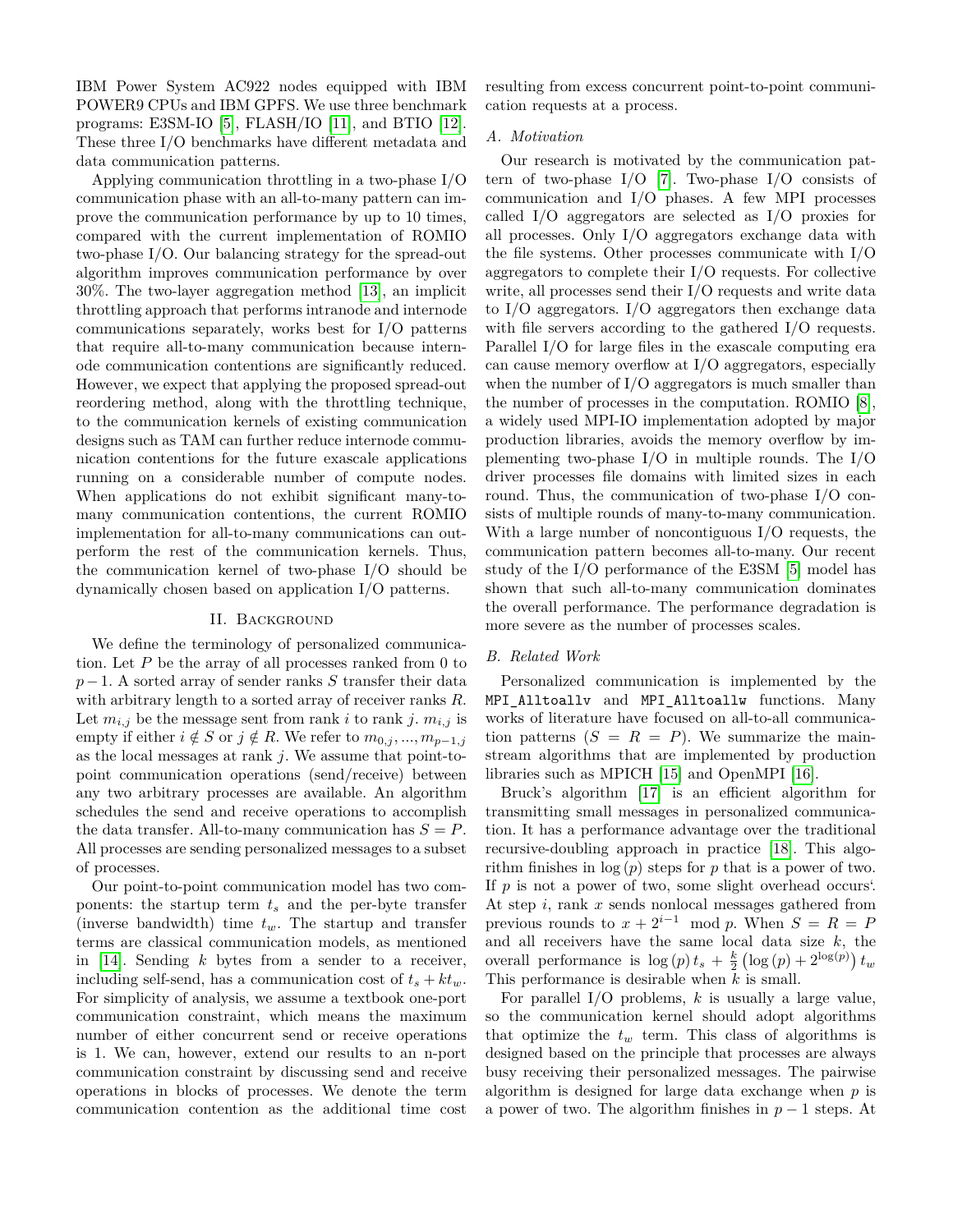step *i*, rank *j* exchanges data with rank  $i \oplus j$ . Another algorithm, called the spread-out algorithm, can also handle the case when  $p$  is not a power of two; rank  $j$  exchanges data with rank  $j-i+p \mod p$  at step *i*. When  $S = R = P$ and all receivers have the same local data size *k*, both the pairwise and spread-out algorithms have communication cost of  $(p-1)t_s+kt_w$ . These two methods have advantages over Bruck's algorithm for a large *k*.

Two-phase transmission for all-to-all exchange is an efficient strategy for reducing the total number of internode communications. Träff and Rougier have proposed a local node gathering strategy for MPI\_Alltoall data using communicator splitting [\[19\]](#page-11-14). SLOAV [\[20\]](#page-11-15) is an improvement over the Bruck's algorithm with two-phase message transmission that handles data with variable size for MPI\_Alltoallv and MPI\_Alltoallw. The two-layer aggregation method (TAM) applies the intranode gathering principle to MPI two-phase communication [\[13\]](#page-11-8). A subset of processes, denoted as local aggregators, gathers I/O requests from all processes. then, local aggregators and I/O aggregators carry out two-phase I/O. With the help of intranode aggregation, internode communication contentions are significantly reduced because a smaller number of processes participate in data exchange among compute nodes.

# *C. MPI Asynchronous Communication*

Modern supercomputers have multiple intranode and internode communication channels. Applications can overlap computation and communication for better performance. Therefore, implementing personalized communication patterns with asynchronous MPI functions may utilize hardware resources more efficiently. To implement algorithms for all-to-all with asynchronous MPI communication functions, the MPICH library posts all MPI\_Isend and MPI Irecv requests in the order defined by the algorithms. A subsequent MPI\_Waitall for all requests is made in the end.

There are three major MPI asynchronous communication implementations. One method is a thread-based approach, which is adopted by the current branches of MPICH and MVAPICH [\[21\]](#page-11-16). MPI\_Init creates a communication thread for every process that continuously handles point-to-point communication requests posted from the master thread. When a large number of asynchronous send requests are posted to a receiver, however, the mutexbased approach that most MPI implementations adopt today for thread safety can be a source of contention [\[22\]](#page-11-17). Another method is to assign dedicated "ghost" processes for processing asynchronously communication requests offloaded from user processes [\[23\]](#page-11-18). The "ghost" process approach offers a more flexible core usage compared with the thread-based method, but multiple processes can still race for shared resources. The third approach is to utilize hardware interrupts as in the Blue Gene/Q  $[24]$ – $[26]$ , and Cray systems.

#### **Algorithm 1:** The spread-out algorithm.

<span id="page-2-0"></span> rank← local process rank ID **if** *rank* ∈ *R* **then for**  $i \in [0, ..., p-1]$  **do**   $\vert$  src  $\leftarrow$  (rank + *i*) mod *p*  Tank receives  $m_{\text{src,rank}}$  from src **6 end**

**7 end**

**Algorithm 2:** The balanced spread-out algorithm.

<span id="page-2-1"></span> rank← local process rank ID **if** *rank* ∈ *R* **then**  $j \leftarrow \text{local receiver index in } R$  rank\_list←Any ordering of process ranks  $q \leftarrow p \mod |R|$  **if** *j < q* **then**  $\left| \begin{array}{c} r_{index} \leftarrow \lceil \frac{p}{|R|} \rceil j \end{array} \right.$ **8 else**  $\left| \int_{R}^{p} \left| \int_{R}^{p} \right|^{2} \left| q + (j - q) \right| \frac{p}{|R|} \right|$ **10 end for**  $i \in [0, ..., p-1]$  **do**   $\vert$  src  $\leftarrow$  rank\_list $[(r_{index} + i) \mod p]$  **i** rank receives  $m_{\text{src,rank}}$  from src **14 end 15 end**

#### III. Design

In this section, we propose an algorithm for all-tomany personalized communication that evenly spreads out the communication workload. The new algorithm is a generalization of the spread-out algorithm used for MPI\_Alltoallv and MPI\_Alltoallw in MPICH. We refer to this improvement as the balanced spread-out algorithm. We compare the spread-out and the balanced spread-out algorithm from the point of view of communication straggler effects. A throttling technique for both algorithms is also discussed for reducing communication contention.

#### *A. The Balanced Spread-Out Algorithm*

Algorithm [1](#page-2-0) is the traditional spread-out algorithm adopted by major production libraries. The algorithm depicts the receiving order of local messages at an arbitrary receiver. Since *R* is not necessarily equal to *P*, non-receivers do not enter the condition at Line 2. When the communication pattern has a few receivers with lower ranks that receive from all processes, non-receivers can cause a potential contention at the beginning, as illustrated in Figure [1](#page-3-0) (a). All processes with ranks larger than the largest receiver rank  $r_{\text{max}} \in R : r \leq r_{\text{max}} \forall r \in R$ among receivers directly send their messages to  $r_{\text{max}}$ . For large *p*−*r*max, contention occurs due to the straggler effect, which is explained later.

Algorithm [2](#page-2-1) resolves the contention scenario of Algorithm [1](#page-2-0) by providing a load-balancing solution. To generalize the solution, we construct a rank\_list owned by all processes. The array rank\_list can be a simple ordering of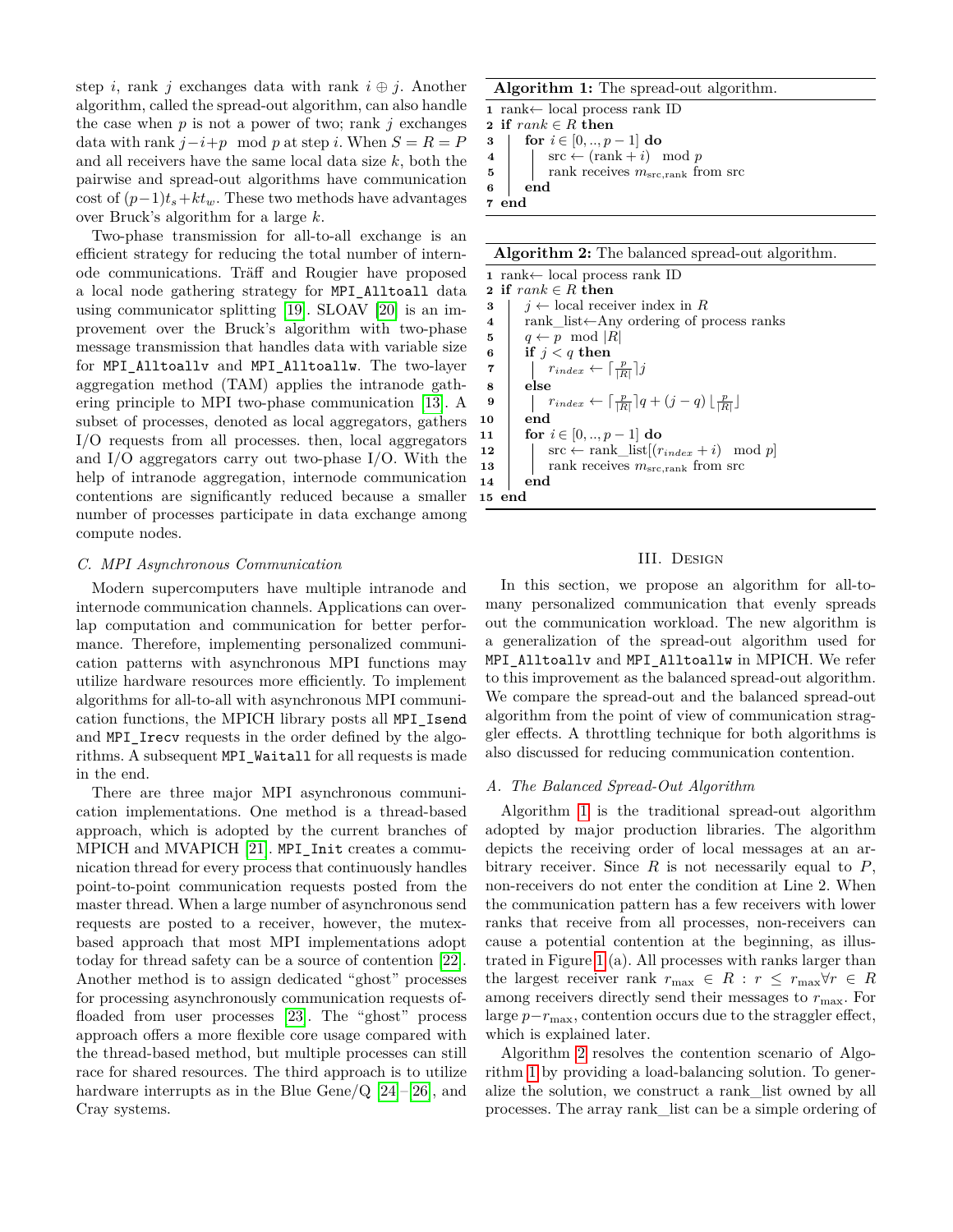<span id="page-3-0"></span>

Figure 1: This figure illustrates the communication workload of all processes in the spread-out and balanced spread-out algorithms in the first round. The red circles represent processes that are receivers. The blue circles represent the rest of the processes. An arrow between two circles represent a point-to-point communication. (a) The communication workload is imbalanced in the spread-out algorithm. Rank 3 receives data from 3–7 in the first round. (b) The communication workload is balanced in the balanced spread-out algorithm with virtual rank list  $\{0, 4, 1, 5, 2, 6, 3, 7\}$ .

processes from 0 to  $p-1$ . It can also be any ordering of *P*, such as round-robin, based on compute nodes to adapt to different types of rank assignments. The algorithm divides *p* processes in the rank\_list into |*R*| groups. If |*R*| does not divide p, p mod |R| groups have size of  $\lceil \frac{p}{|R|} \rceil$ , and the rest of the groups have size  $\lfloor \frac{p}{|R|} \rfloor$ . Receivers and the process groups form a bijection mapping. The first process in the group that corresponds to an arbitrary receiver is rank\_list[*rindex*]. The receiver posts its requests from senders in order of rank\_list $[r_{index}], \ldots$ , rank\_list $[r_{index} + p]$ mod *p*]. Figure [1](#page-3-0) (b) is an example of the initial communication step of the proposed algorithm. We use a rank\_list setting  $\{0, 4, 1, 5, 2, 6, 3, 7\}$  as an example. A receiver posts receive operations from two senders at a time.

# *B. Straggler Effect in Communication*

A communication straggler refers to the communication time difference between a process and the average. Straggler effects are the idle time that a process waits for other processes to finish because of dependency on available data or operation orders. The original spreadout algorithm suffers from straggler effects when applied to all-to-many case, as shown in Figure [1](#page-3-0) (a). With a oneport communication constraint, process rank 2 starts to receive data from process rank 4 after process rank 4 has finished the sending operation to rank 3. In general, any receive operation at ranks 0–2 has to wait for all the rest of the senders to finish their previous communications.

We assume that the latency of a point-to-point data transfer has a white noise  $\epsilon \sim \mathcal{N}(0, \sigma^2)$ ., where  $\sigma^2$ is the variance of the noise term. Let  $\mu$  be the mean communication time. For small data size, the ratio  $\mu$  to  $\sigma$ is large. The message size exchanged per round does not exceed the collective buffer size, so the noise term is not negligible even for very large files. Straggler effects can be formulated as the following. When a receiver attempts to receive from a sender, there are two cases. The first case is that the sender is ready to send, and the second case is that the sender has not finished its previous send operations. When a process finishes receiving its first message and becomes ready to receive its second message, both cases can occur with an equal chance. The first case does not cause delay, but the second case causes a delay in the receive operation at the receiver. The expectation of the straggler effect  $X_1$  after the first step is shown Equation [2.](#page-3-1) We use  $\phi$  and  $\Phi$  to denote the probability and cumulative functions of standard normal distribution.

$$
E(X_1) = \frac{1}{2} \times 0 + \int_0^\infty x \phi(x) \, dx \tag{1}
$$

<span id="page-3-1"></span>
$$
=\sigma\sqrt{\frac{1}{2\pi}}\tag{2}
$$

For the spread-out example, rank 0 has straggler effects, denoted by random variable  $X_i$  for each of sender ranks *i* ∈ {2, ..., *p*−1}. Straggler effects from senders with higher ranks are dependent on those from lower ranks. Nevertheless, by treating them independently, we can approximate the expectation of total delay in Equation [4.](#page-3-2)

$$
E\left(\sum_{i=1}^{p-1} X_i\right) \approx \sum_{i=1}^{p-1} \sigma \sqrt{\frac{1}{2\pi}} \tag{3}
$$

<span id="page-3-2"></span>
$$
= (p-1)\,\sigma\sqrt{\frac{1}{2\pi}}\tag{4}
$$

The total delay scales as the number of processes increases. On the other hand, for Algorithm [2,](#page-2-1) the expectation of total straggler effects at any receivers is close to zero as long as  $|R| \leq \frac{p}{2}$ . For example, in Figure [1,](#page-3-0) receivers send to themselves at the beginning. Rank 0 starts to receive from rank 4 after it finishes its self-send. It is unlikely that rank 1 has not finished its self-send by the time when rank 0 finishes receiving data from rank 4. We use  $X'_1$  to denote the random variable for the straggler effect from the second communication in Algorithm [2.](#page-2-1) If we assume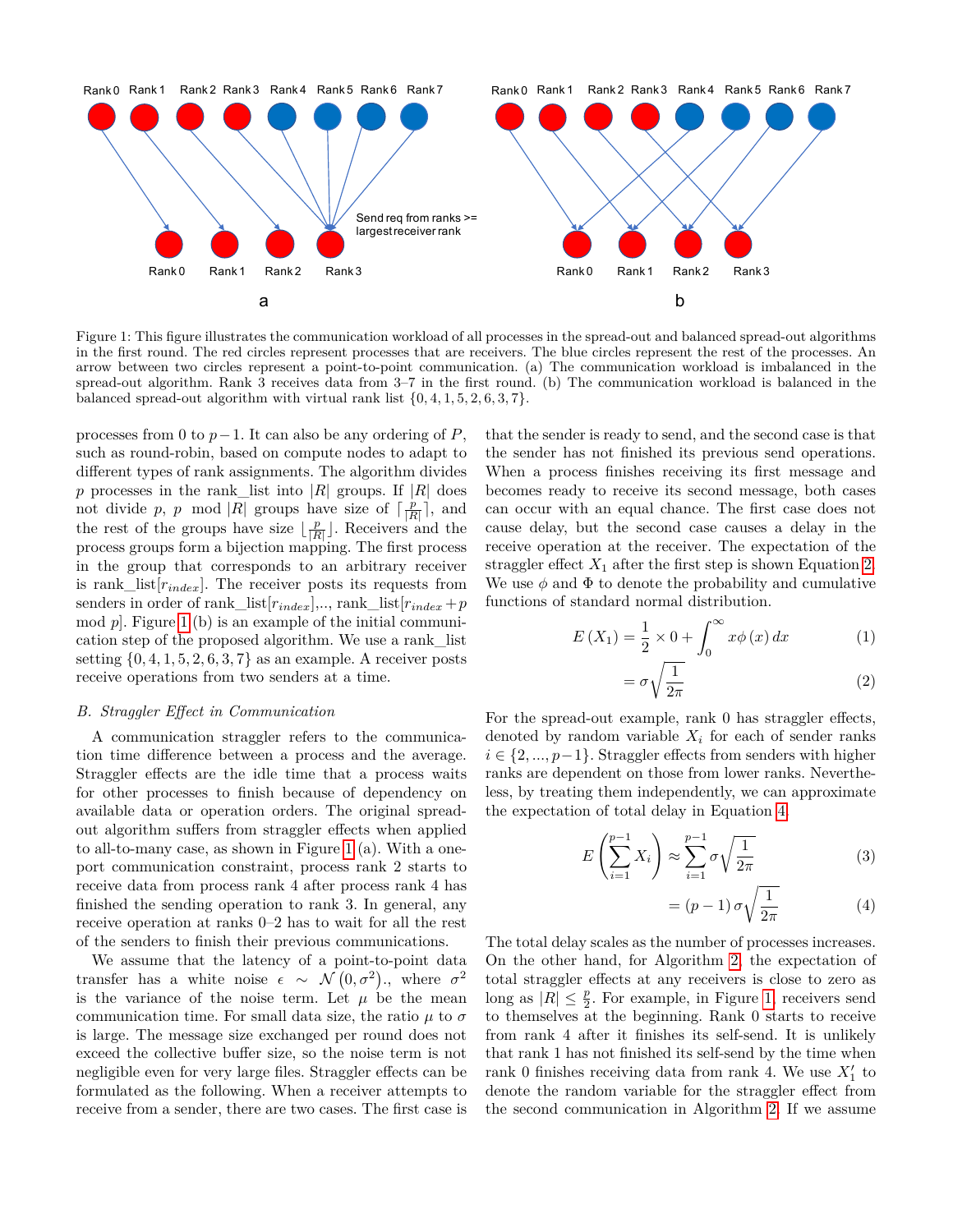$\sigma = \frac{1}{8}\mu$ , a reasonably large variance, the probability of the first straggler effect happening  $(X'_1 > 0)$  when  $|R| = \frac{p}{2}$  is Equation [5](#page-4-0) for Algorithm [2,](#page-2-1) which is much less than  $\frac{1}{2}$  for Algorithm [1.](#page-2-0) In addition, regardless of the value of  $\sigma$ , this probability is always less than  $\frac{1}{2}$ .

$$
1 - \Phi\left(\frac{2 - 1}{\sqrt{\frac{1 + 2}{8^2}}}\right) = 1 - \Phi\left(\frac{8}{\sqrt{3}}\right) \tag{5}
$$

 $< 2 \times 10^{-6}$ (6)

Moreover, this probability reduces as  $|R|$  or  $\sigma$  decrease. Therefore, the total straggler effects can be considered as negligible. When  $p > |R| > \frac{p}{2}$ , *p* mod |*R*| out of |*R*| receivers have the same straggler effects as the spreadout algorithm. When  $|R| = p$ , the proposed algorithm has identical straggler effects as the spread-out algorithm. To sum up, the balanced spread-out algorithm is expected to have less performance degradation caused by straggler effects compared with the spread-out algorithm.

# IV. Implementation

The pairwise algorithm is a store-and-forward design, so adjacent steps have data dependency. Hence this algorithm is usually implemented with MPI blocking functions. Spread-out algorithms, on the other hand, can be implemented with asynchronous MPI functions because there is no data dependency for the personalized communication pattern. Since our proposed algorithm is a generalization of the spread-out algorithm, it can also be implemented by using MPI asynchronous functions. We present two implementation methods that can improve the performance of the spread-out and balanced spread-out algorithms.

#### *A. Replacing Isend with Issend*

Both MPI\_Isend and MPI\_Issend can be used for posting data transfer requests from senders to receivers. The difference between these two, according to the standard, is the behavior when MPI\_Wait is called for their requests.

MPI\_Wait may return the request from MPI\_Isend when the send buffer is ready to be modified. The request from MPI\_Issend cannot be returned from MPI\_Wait until the MPI Irecv at the remote side has started receiving data from the corresponding MPI\_Issend. For a single pointto-point communication, the end-to-end latency difference between using MPI\_Isend and MPI\_Issend is not significant. The difference is critical for the performance of allto-many communication, however, especially when there are multiple rounds.

For small messages, some MPI implementations cache the data of MPI\_Isend requests. MPI\_Wait immediately returns after the message copy from the send buffer. If the all-to-many operation is executed many times in a loop with small message sizes, senders can accumulate a large number of data buffers for MPI\_Isend requests because the program is not necessarily blocked by MPI\_Waitall after data memory copy. Receivers, on the other hand, can escape from the MPI\_Waitall blocking only after receiving all data in the MPI\_Irecv requests in the current iteration. When a large number of requests accumulate at the senders, the communication performance at senders degrades dramatically, resulting in poor performance. We refer to this scenario as request contention at senders.

<span id="page-4-0"></span>To avoid request contention at senders, we could call MPI\_Barrier at the end of each iteration. The barrier would force synchronization of senders and receivers, so senders could not post requests in the next iteration until all requests in the current iteration were finished. Performing a global barrier per round, however, can significantly degrade performance. Alternatively, replacing MPI\_Isend with MPI\_Issend can resolve this issue. MPI\_Issend forces receivers to acknowledge requests by calling MPI\_Irecv at the remote side. This approach allows us to force senders to block until receivers have at least entered the sender's current round. We adopt this MPI\_Issend strategy, avoiding the need to use a barrier to synchronize all processes and the associated delays.

# *B. Throttling for Asynchronous Communication*

Oversubscription caused by a large number of MPI requests can be a performance bottleneck [\[9\]](#page-11-3). Asynchronous implementation of all-to-many algorithms often requires receivers to handle multiple MPI\_Irecv requests simultaneously. When MPI\_Waitall is called, receivers test whether data for individual MPI\_Irecv have been received. The checking operations can be considered as a lightweight version of MPI\_Test. A long list of requests can result in longer checking time. Furthermore, the orders of acknowledgment for senders and messages received for receivers are not constrained. Hence the worst-case checking complexity is proportional to the number of MPI requests in the queue. In addition, when a large number of MPI requests are passed to lower-level communication libraries, repeated checking can also happen at those libraries. Therefore, posting an extensive array of MPI requests is not recommended.

Throttling at a collective communication algorithm level is a useful technique to avoid performance degradation caused by oversubscription. The current MPI\_Alltoallv and MPI\_Alltoallw implementation of Algorithm [1](#page-2-0) by MPICH has adopted this strategy. The throttling strategy separates MPI\_Irecv requests into small groups with a maximum size of comm\_size. For example, the MPICH master branch has a default size of 32, and Cray-mpich has comm\_size (MPICH\_ALLTOALLV\_THROTTLE) equal to 8 by default. MPI\_Waitall is called for every group of MPI\_Irecv requests sequentially at receivers. The total number of concurrent communication is bounded by comm\_size. Similarly, TAM [\[13\]](#page-11-8) implicitly throttles for internode communication since only local and I/O aggregators perform internode communication.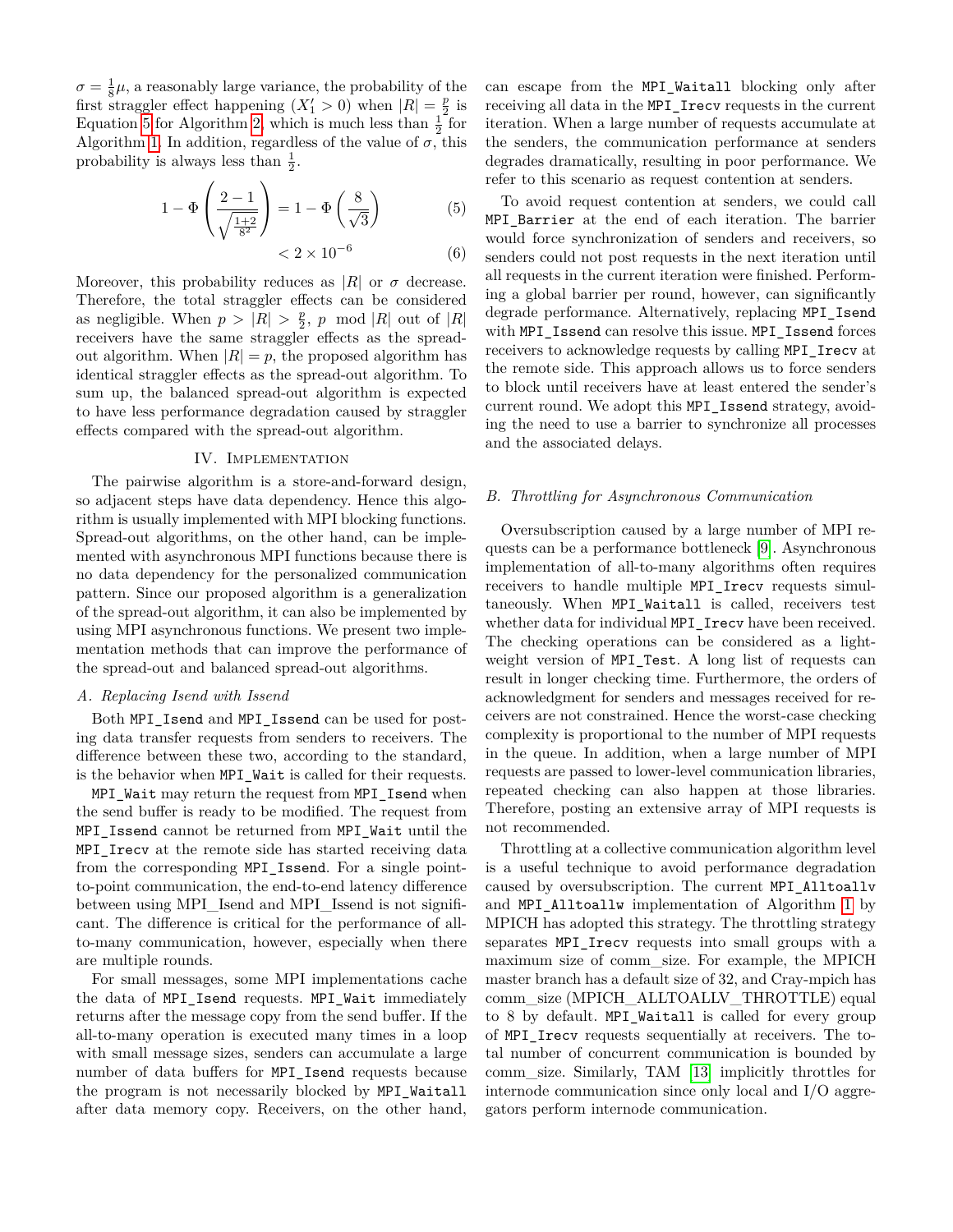<span id="page-5-1"></span>Table I: Datasets used in our evaluation. The second column shows the total number of noncontiguous requests. For the E3SM F benchmark, the noncontiguous requests are collected from production runs using 21,600 processes. We present the strong-scaling results, so the noncontiguous requests partitioned among all *p* processes are used in our experiments. BTIO has more significant numbers of noncontiguous requests, and the number increases as the number of processes *p*.

| Dataset     | $#$ Noncontiguous Requests | Write Amount          |
|-------------|----------------------------|-----------------------|
| E3SM F      | $1.36 \times 10^{9}$       | 14GiB                 |
| FLASH/IO    | 24p                        | $8 \times 80^3 p$ GiB |
| <b>BTIO</b> | $1024^{2}p$                | 40GiB                 |

#### V. Experimental Results

We conduct evaluations for MPI collective write in ROMIO by replacing its metadata and data communication kernels with five all-to-many communication algorithms.

Our implementations are based on the Lustre and GPFS drivers in the MPICH-3.3 release. The default ROMIO implements metadata and data communications by posting MPI Isend and MPI Irecv in ascending rank order followed by MPI\_Waitall. We explore four communication algorithms for metadata and data exchange: (1) the current ROMIO implementation that posts all requests in ascending rank order with Issend, (2) the spread-out algorithm, (3) the balanced spread-out algorithm, (4) the pairwise algorithm, and (5) TAM. Figure [3](#page-6-0) illustrates the communication patterns of these algorithms. For the balanced spread-out algorithm, we use the default rank list ordering  $\{0, ..., p-1\}$ . For TAM, we use the default setting of 512 for the number of local aggregators. If the number of processes is less than 512, TAM is equivalent to the default ROMIO two-phase I/O. All algorithms except the pairwise algorithm are implemented with the MPI asynchronous functions MPI\_Issend and MPI\_Irecv. The pairwise algorithm is implemented by using MPI\_SendRecv.

We perform all evaluations on two supercomputing systems. One is Cori, a Cray XC40 supercomputer with Intel KNL processors and Lustre file system at the National Energy Research Scientific Computing Center (NERSC). Each Cori KNL node contains one CPU with 68 CPU cores. Compute nodes on Cori are connected with a dragonfly topology. We set the Lustre stripe count to be 64 and stripe size to be 1 MiB. In our experiments, we allocate 64 processes per Cori KNL node. The other supercomputer is Summit, at the Oak Ridge Leadership Computing Facility (OLCF), with IBM Power System AC922 nodes equipped with IBM POWER9 CPUs and IBM GPFS. Each Summit node has two CPUs with 21 CPU cores per socket. The interconnect topology on Summit is a non-blocking fattree with a Mellanox EDR 100G InfiniBand connection. The default MPI compilers are Cray-mpich on Cori and IBM Spectrum on Summit. Both MPI implementations are not open-sourced. Nevertheless, their end-to-end timing results can serve as baselines.

<span id="page-5-0"></span>

Figure 2: Two-phase I/O implementation for the Lustre and GPFS drivers. Different colors represent file domains owned by different I/O aggregators. We label the file domains handled by different rounds of two-phase I/O. (a) Lustre driver. (b) GPFS driver.

The Lustre driver assigns the number of I/O aggregators equal to the stripe count in a round-robin fashion across nodes by default. We present the performance using default aggregator placement that assigns ranks  $64i\sqrt{0} \leq i < 64$  as I/O aggregators. This setting allows us to evaluate the advantage of the balanced spread-out algorithm over the original spread-out algorithm for allto-many communication patterns. When the environmental variable AGGREGATOR\_PLACEMENT\_STRIDE is set to -1 on Cori, the placements of I/O aggregators are fully spread out across nodes, so ranks  $\lfloor \frac{n}{64} \rfloor i \forall 0 \leq i < 64$ become I/O aggregators on *n* nodes for  $p > n$ . Therefore, the balanced spread-out algorithm becomes identical to the original spread-out algorithm when this hint is set. Moreover, the spread-out algorithm and the evenly spreadout algorithm are identical for experiments on Summit and 64-node experiments on Cori by default, so we do not list the performance of these two algorithms separately. On the other hand, GPFS drivers select the process with the lowest rank as an I/O aggregator for every node by default.

ROMIO implements Lustre and GPFS drivers in multiple two-phase I/O rounds with different access patterns. As illustrated in Figure [2](#page-5-0) (a), the file views of an I/O aggregator in the Lustre driver are interleaved contiguous regions of stripe size. For each round of two-phase I/O, the Lustre driver processes one stripe, a contiguous block of data with a size equal to stripe size multiplied by stripe count. Our Lustre setting results at 1MiB (stripe size) collective buffer size.

The GPFS driver evenly divides the entire file domain into the number of I/O aggregators contiguous regions. For each round of two-phase I/O, each I/O aggregator handles a contiguous region of I/O requests within its file domain, as illustrated in Figure [2](#page-5-0) (b). Furthermore, the default collective buffer size, the maximum number of bytes processed by an I/O aggregator per round, is 16 MiB in the GPFS driver. Therefore, the number of twophase I/O rounds performed by the Lustre driver is 16 times that of the two-phase I/O rounds executed by the GPFS driver. Consequently, the numbers of two-phase I/O rounds in Lustre and GPFS drivers are different.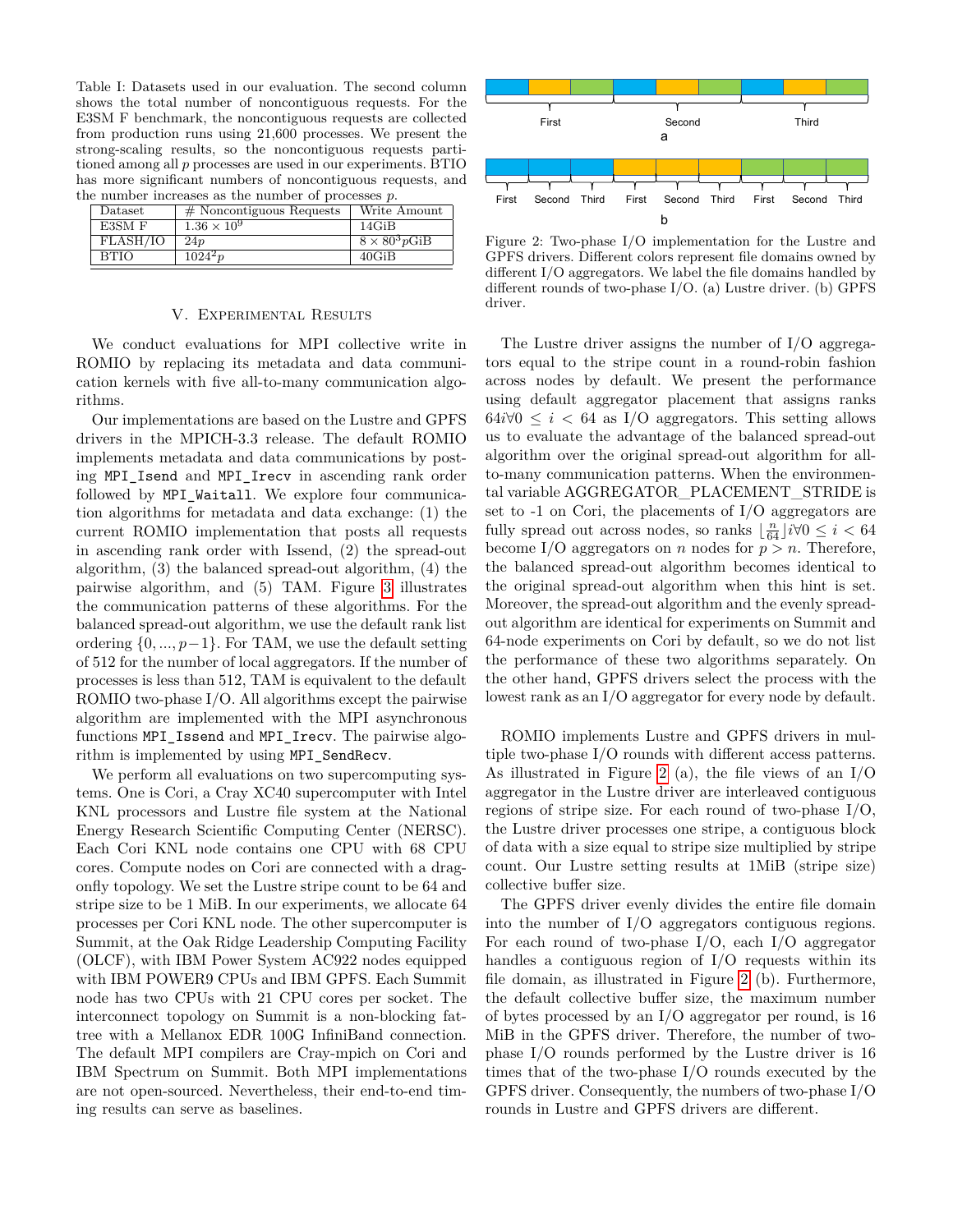<span id="page-6-0"></span>

Figure 3: These figures illustrate the differences in the implementations we used for evaluation. We use the blue circles to denote nonaggregators. The red circles are I/O aggregators, and the green circles are local aggregators in TAM language. In this example, we have 2 I/O aggregators, 4 local aggregators, and 8 processes. We label their ranks next to them. The arrows indicate pointto-point communications. (a) Default ROMIO implementation. All communication requests are posted simultaneously. (b) The balanced spread-out algorithm with throttling limit 4. The difference between the original and balanced spread-out algorithm has been illustrated in Figure [1.](#page-3-0) With throttling, an I/O aggregator receives data from a batch of 4 processes at a time. After receiving from a batch is finished, it receives from the next batch. This figure shows the first round of communication. (c) Pairwise algorithm. An I/O aggregator receives data from 1 process at a time. After receiving data from rank *x*, it receives data from *x* + 1 mod *p*. This figure shows the first round of communication. (d) Two-layer aggregation method (TAM). An arbitrary process sends data to 1 local aggregator. Then all local aggregators exchange data with all I/O aggregators.

Table [I](#page-5-1) summarizes the datasets used in our experiments. The E3SM-IO F case has an all-to-many communication pattern for both metadata and data communication. FLASH/IO has many-to-many instead of all-to-many communication patterns, for both metadata and data. We show that algorithms designed for all-to-many patterns may no longer have advantages over the traditional approach. For BTIO, the metadata communication is allto-many, and data communication is many-to-many. We can apply different communication strategies that adapt to these two patterns. The conclusion of this case study is that communication algorithms should be selected based on the I/O pattern.

# *A. E3SM-IO Benchmark*

E3SM [\[5\]](#page-11-5) is an exascale Earth system modeling program for simulating atmosphere, land, and ocean behavior in high resolution. Its I/O module is implemented with PIO library [\[27\]](#page-11-21), which is built on top of PnetCDF [\[28\]](#page-11-22). Checkpointing is implemented by using nonblocking PnetCDF APIs. The PnetCDF library is a high-level parallel I/O library popular in the climate research community; the library is built on top of MPI-IO. Sending nonblocking requests are flushed by aggregating the request data and combining the MPI file views, followed by a single call to the MPI collective write function. The cost of posting the nonblocking APIs is negligible, so the end-to-end performance is almost equivalent to the timing of the collective I/O calls inside the PnetCDF flush API.

We evaluated a particular decomposition used in E3SM production runs, namely, F case [\[5\]](#page-11-5). The I/O kernel of E3SM has been extracted for I/O study [\[29\]](#page-11-23). F case has atmosphere, land, and runoff model components. The data access pattern in the F case consists of 1.36 billion noncontiguous write requests and a total write amount of

14 GiB. For all experiments in our evaluation, the E3SM-IO F case creates an all-to-many communication pattern for both metadata and data transfer from all processes to I/O aggregators.

To present strong-scaling results, we distribute all I/O requests from production runs evenly across all processes. In other words, the entire offset-length pairs from a process in the production run are assigned to a process. The noncontiguous I/O requests in E3SM-IO do not have a subarray pattern, and adjacent file offsets do not have a regular interval. Thus, the file access patterns of E3SM-IO differ from BTIO.

The end-to-end timing consists of computation, communication, and I/O components. Computation cost is dominated by request offset computation and the heap merge sort for I/O requests at I/O aggregators. I/O cost, by its name, is the cost for writing data gathered at I/O aggregators to file servers. Our focus is to improve the communication cost, so we put the computation and I/O cost into the "other" category.

Figure [4](#page-7-0) presents the timing results of the E3SM-IO F case using the balanced spread-out algorithm with different throttling thresholds. The purpose of these experiments is to demonstrate that throttling is important for large-scale all-to-many communications. Figures [4](#page-7-0) (a) and (b) show results on Cori 64 and 256 KNL nodes, respectively. As the throttling threshold increases, the communication cost increases sharply. Summit 128-node results in Figure [4](#page-7-0) (c), on the other hand, do not have such observable performance degradation. Nevertheless, on 512 nodes, the contention is significant as shown in Figure [4](#page-7-0) (d). Both computing systems suffer from oversubscriptions of communication resources caused by an excessive number of MPI requests as the number of processes scales. For the rest of the evaluations, we use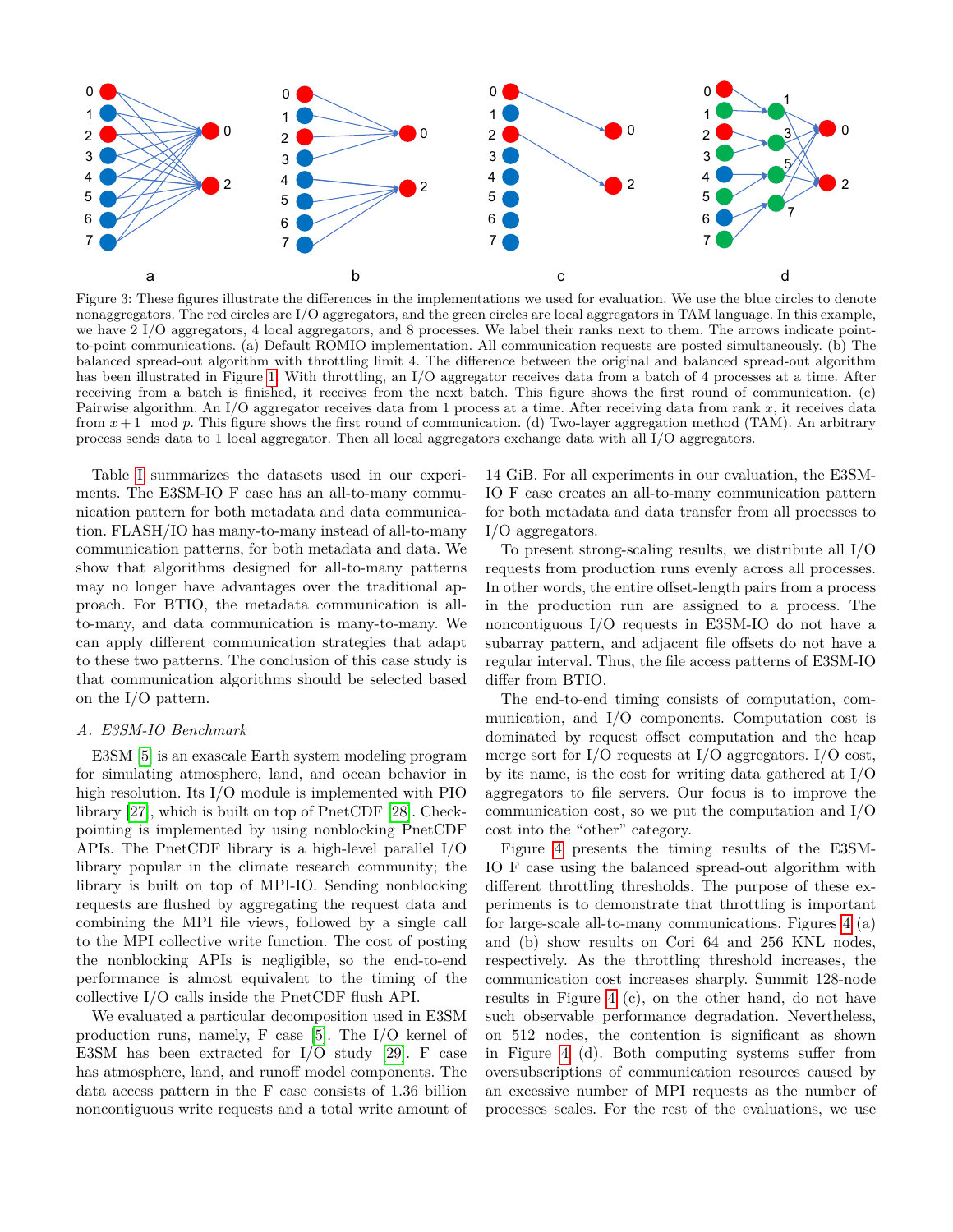<span id="page-7-0"></span>

Figure 4: (a)–(d) illustrate the communication time of the E3SM-IO F case using the balanced spread-out algorithm with different throttling threshold. The figure titles identify the dataset, number of nodes, and computing system. The data communication pattern in E3SM-IO is all-to-many. The x-axis depicts the upper bound of the number of concurrent MPI\_Irecv in any MPI\_Waitall call.

a default throttling threshold 32, which is also adopted by MPICH MPI\_Alltoallw, for both the original and balanced spread-out algorithms. Tuning this threshold can be important on certain systems, but it is not the focus of this paper.

Figures [5](#page-8-0) (a) and (b) illustrate the E3SM-IO F case performance results running on Cori KNL. Both the spreadout algorithms have less metadata and data communication time compared with the other algorithms, which benefits from the communication throttling. Communication costs can be further divided into two parts. The first part is the metadata transfer from all processes to I/O aggregators. The second part is the data transmission from all processes to I/O aggregators based on metadata information. To avoid memory overflow for large files, ROMIO implements two-phase I/O by splitting the communication and I/O operations into multiple rounds. I/O aggregators perform two-phase I/O for requests that lie in a file domain with limited size per round. Thus, there are many consecutive all-to-many communications in the ROMIO implementation. For the Lustre file systems, the file domain has a maximum size of Lustre stripe. For GPFS, the maximum file domain size is the collective buffer size (16 MiB by default) multiplied by the number of I/O aggregators. Furthermore, the proposed evenly spread-out algorithm outperforms the original spread-out algorithm used by MPI\_Alltoallw, as shown in Figure [5](#page-8-0) (b) for 256-node experiments. Thus, avoiding the straggler effect discussed previously can improve the communication performance.

Figures [5](#page-8-0) (c) and (d) show E3SM-IO F case performance results on Summit. As the number of processes scales up, ROMIO Issend has significantly higher metadata and data communication time. The spread-out algorithm with throttling can effectively reduce this communication cost, which in turn improves the performance. Different from the Cori results, the communication time of the pairwise algorithm on Summit becomes faster as the number of processes increases because the number of two-phase I/O round is  $\frac{14.07\text{GiB}}{16\text{MiB}\times512}$  = 2 on Summit 512 nodes. The number of rounds on Cori, on the other hand, is a constant 225 regardless of the number of processes used given stripe count 64 and size 1 MB. The pairwise algorithm is an effective design for all-to-all personalized communication. However, the straggler effect for many MPI\_Recvs slows performance significantly as the number of rounds increases for all-to-many communication. Asynchronous communication, on the other hand, suffers less from straggler effects because multiple communications are processed simultaneously.

The two-layer aggregation method (TAM) has a performance advantage with our settings compared with the rest of the algorithms. When TAM is used, the participants of the internode metadata and data communications are limited to local and I/O aggregators, so the communication scale is much smaller compared with explicit all-tomany communications. Instead of reducing contentions by throttling and communication reordering, TAM eliminates the contention implicitly by reducing the communication size. The reduction of communication contention by TAM is at the expense of casting extra intranode communication and memory footprints because the intranode aggregation phase requires local aggregators to receive extra data from other data within the same node. However, such extra costs are negligible compared with the reduction in communication cost, so TAM has a huge advantage over other explicit throttling approaches. The communication kernel of TAM is the same as the one adopted by default in ROMIO, which posts all send/receive requests in ascending rank order followed by a wait all operation. Unfortunately, we have not found any compelling evidence that replacing the communication kernels of two-layer aggregations with any all-to-many algorithms discussed in this paper improves performance with our benchmarks that run on a few hundred compute nodes. Nevertheless, when the number of nodes scales from hundreds to tens of thousands in exascale computing, we expect that the overwhelming number of MPI\_Irecv operations queued at receivers will become a bottleneck for the internode aggregation of TAM because of the reasons discussed in the implementation section. Theoretically, the internode aggregation stage of TAM can suffer from performance degradation caused by communication contentions, even if only one process per node participates in the inter-node aggregation. As a result, replacing its internode communication kernel with the balanced spread-out algorithm will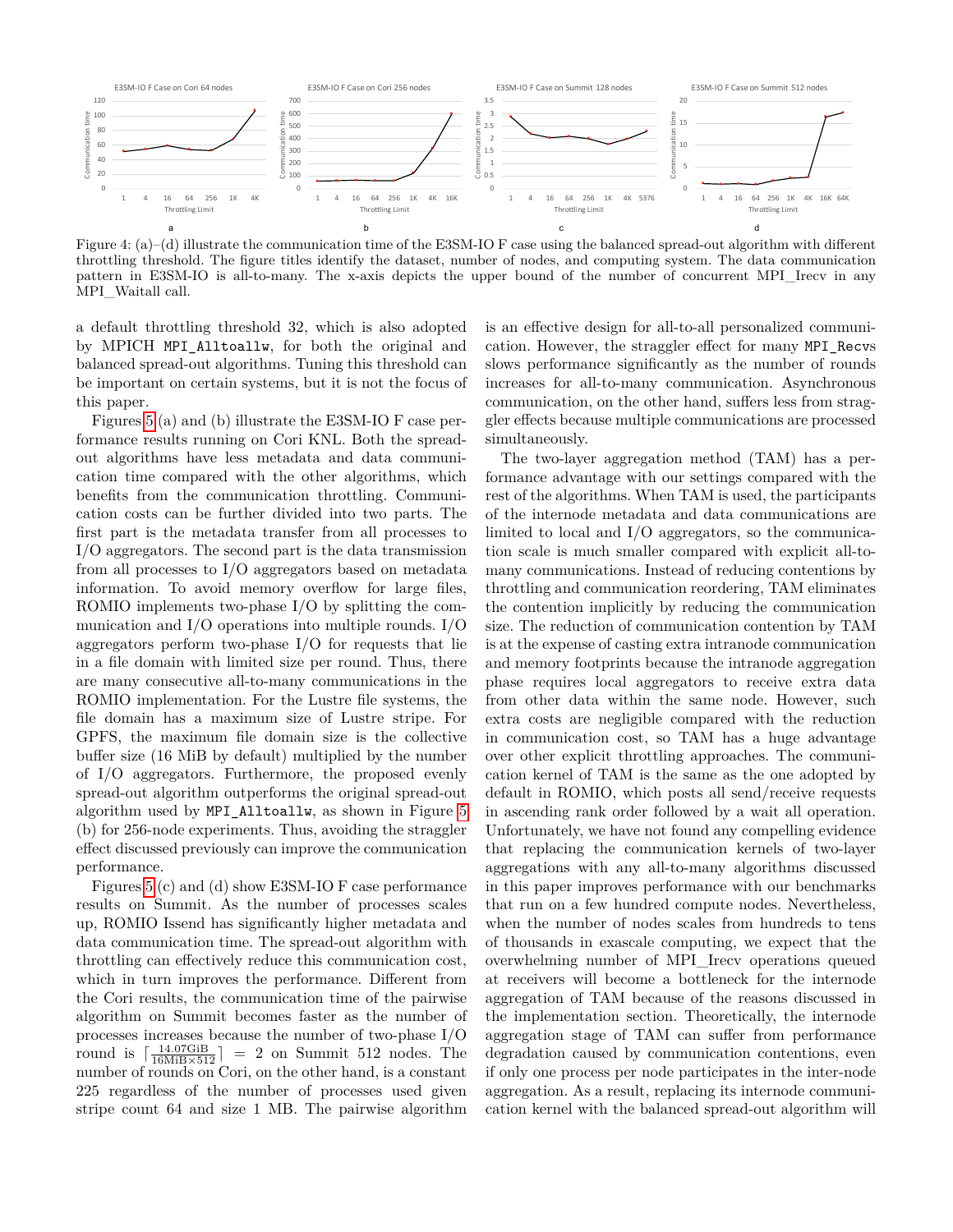<span id="page-8-0"></span>

Figure 5: (a)–(l) are breakdown timings of different communication kernels on Cori and Summit. The figure titles indicate the dataset, number of nodes, and computing system. Cray-mpich and IBM Spectrum MPI libraries are not open-sourced, so we present their end-to-end time only. "ROMIO default" means that the current version of ROMIO is used. "Hybrid" means that we use the ROMIO default for metadata exchange and the balanced spread-out algorithm for data exchange. (a) E3SM-IO F case on 64 Cori KNL nodes. (b) E3SM-IO F case on 256 Cori KNL nodes. (c) E3SM-IO F case on 128 Summit nodes. (d) E3SM-IO F case on 512 Summit nodes. (e) FLASH/IO on 64 Cori KNL nodes. (f) FLASH/IO on 256 Cori KNL nodes. (g) FLASH/IO on 128 Summit nodes. (h) FLASH/IO on 512 Summit nodes. (i) BTIO on 64 Cori KNL nodes. (j) BTIO on 256 Cori KNL nodes. (k) BTIO on 128 Summit nodes. (l) BTIO on 512 Summit nodes.

help scale up TAM in the future for tens of thousands of compute nodes.

#### *B. FLASH/IO Benchmark*

The FLASH I/O benchmark suite is the I/O kernel of a block-structured adaptive mesh hydrodynamics code developed for the study of nuclear flashes on neutron stars and white dwarfs [\[3\]](#page-10-2). We use the checkpoint variables I/O, whose data pattern is an array of 24 variables that consist of 3D blocks of data, to evaluate communication kernels of two-phase I/O. We use a default block size of 8 3 . Each 3D block has a fourth dimension of size one, so the flatten offsets of any 3D block are contiguous. A variable distributes its 3D blocks evenly to all processes. Each process has a fixed number of 80 to 82 3D blocks, so variable data sizes scale with the number of processes. As a result, FLASH/IO is a weak-scaling benchmark.

Figure [6](#page-8-1) illustrates an example of I/O access orders of ROMIO two-phase I/O in multiple rounds on Lustre file systems with stripe size 3. Data gathered by I/O aggregators are illustrated in different colors. To simplify the illustration, we assume I/O data at all processes have

<span id="page-8-1"></span>

24 checkpoint variables, each has contiguous offsets one after another

Figure 6: The ROMIO Lustre collective write driver partitions FLASH/IO data as the figure show. There are 24 checkpoint variables, each with contiguous offsets represented in 3D blocks. The colors represent the file domains of I/O aggregators. An I/O aggregator receives metadata and data from ranks labeled with its color. Metadata exchange is in one round, and data exchange is in multiple rounds. Each round of data exchange spans three rows of file domains (blue, brown, and green) within a variable in this example. Both metadata and data communication patterns are not all-to-many.

the same size. In this example, each checkpoint variable spans two Lustre stripes, so there are two rounds of two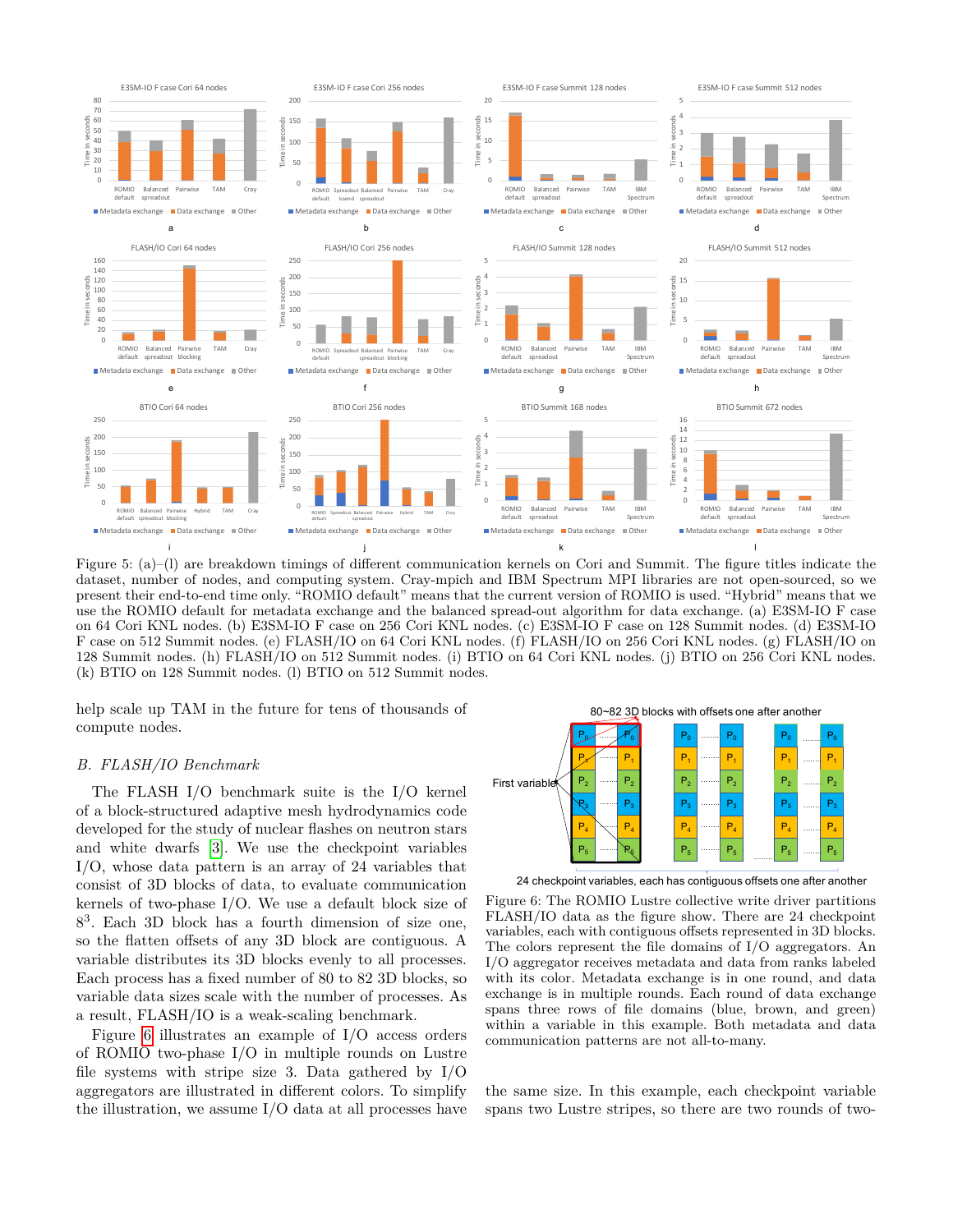phase I/O per variable. Both metadata and data communication have many-to-many patterns instead of all-to-many. For instance, the aggregator with light-blue file domain receives I/O requests from process ranks 0 and 3 only during metadata exchange. It receives data from process rank 0 or 3 exclusively per two-phase I/O round.

In general, the communication contention in FLASH I/O is less significant than contentions in BTIO and E3SM F cases. With 80 3D blocks of  $8^3$  double-precision floatingpoint values, a process has  $80 \times 8^3 \times 8 = 327680$  bytes of data. With our Lustre setting on Cori, an aggregator receives data from at most  $\lceil \frac{1 \text{ MiB}}{327680 \text{B}} \rceil = 4$  processes per two-phase I/O round. On the other hand, I/O aggregators on Summit receive data from  $\lceil \frac{16 \text{ MiB}}{327680 \text{B}} \rceil = 53$  processes per round. Furthermore, 1,260 processes send metadata to an aggregator on average for the GPFS driver running on 512 Summit nodes. The Lustre driver running on Cori KNL nodes, on the other hand, has only MPI 21 receive requests per I/O aggregator on average at the metadata exchange stage. Therefore, data exchange on Summit has a larger degree of contention compared with data exchange on Cori.

Figures [5](#page-8-0) (e) to (h) summarize the performance results of writing FLASH I/O checkpoint in parallel. With the pairwise blocking kernel, the communication time for all experiments is slower compared with the rest of asynchronous communication implementations. For Cori results in Figures [5](#page-8-0) (e) and (f), we present their timing values up to 250 seconds. However, the actual communication time is more than 20 minutes. The pairwise algorithm, implemented with MPI\_SendRecv, constrains the order of data received by different aggregators with the blocking MPI functions. An aggregator may stay idle, waiting for communication of a process to finish, even though the aggregator does not receive any data from the process. Thus, applying the pairwise algorithm, designed for an all-to-all pattern, to a many-to-many communication pattern can cause a significant straggler effect. On Cori, algorithms with throttling techniques do not show an advantage over the original version that posts all requests in ascending rank order. With throttling comm\_size 32, each MPI Waitall handles at most one send request at a sender, so such an over-throttling becomes an overhead. On GPFS, I/O aggregators receive data from a larger number of senders, so data communication benefits from throttling, as shown in Figures [5](#page-8-0) (g) and (h).

#### *C. BTIO Benchmark*

BTIO, developed by NASA's Advanced Supercomputing Division, is part of the benchmark suite NPB-MPI version 2.4 for evaluating the performance of parallel I/O [\[12\]](#page-11-7). I/O requests in BTIO are partitioned in a blocktridiagonal pattern over a three-dimensional square array. Therefore, the BTIO benchmark must run with a square number of MPI processes, which divide the cross-sections of a global 3D array evenly. Thus, we increment the num-

<span id="page-9-0"></span>

a b c First round two-phase I/O file domain (all in the front 2D plane)

Figure 7: BTIO is a 3D array. The ROMIO Lustre collective write driver partitions BTIO data with three permutations (along the third dimension) represented by (a), (b), and (c). The colors represent the file domains of I/O aggregators. An I/O aggregator receives metadata and data from ranks labeled with its color. Metadata exchange is in one round, and data exchange is in multiple rounds. Each round of data exchange spans a file domain (blue, brown, and green) of three rows of the 2D array. The metadata communication pattern is all-to-many, but the data communication pattern is not.

ber of nodes on Summit to 168 and 672. Figure [7](#page-9-0) illustrates an example of the data partition pattern of BTIO with 9 processes and 3 aggregators. The three-dimensional array is divided into 27 subarrays of size  $3 \times 3 \times 3$ . All I/O requests within a subarray are located on a single process. We can view the BTIO data pattern as three planes of 3D subarrays of size  $3 \times 3 \times 3$ . There are  $\sqrt{p}$  permutations of subarrays owned by processes on the planes. The first permutation is a row-major ordering of subarrays. In our example, Figure [7](#page-9-0) (a) illustrates the first 2D subarray in the 3D array with this permutation method. The next permutation is by decreasing the subarrays row index and increasing the column index, taking the modulus of  $\sqrt{p}$ . For example, the next subarray plane is illustrated by Figure [7](#page-9-0) (b) transformed from the initial row-major permutation. Figure [7](#page-9-0) (c) shows the last subarray plane.

With multiple rounds of two-phase I/O implementation in ROMIO on Lustre, an I/O aggregator handles only a limited range of file domains per round. One round of twophase I/O handles a contiguous region of file domains, evenly divided among I/O aggregators. In our example, we use three colors to represent the file domains at three I/O aggregators. I/O requests marked with the same color are aggregated to the same aggregator. Two-phase I/O in a 2D array of I/O requests completes in two rounds. For example, the top three rows in Figure [7](#page-9-0) (a) are completed in the first two-phase I/O run. The bottom three rows are completed in the second two-phase I/O run. Consequently, for any two-phase I/O round, an I/O aggregator gathers data from at most 3 processes, so the data exchange pattern is many-to-many instead of all-tomany. Metadata exchange has a single round. I/O aggregators gather offset/length pairs for noncontiguous requests from all processes in our example, which exhibits an allto-many communication pattern. Therefore, the metadata and data communication patterns can be different in the BTIO benchmark.

Figures [5](#page-8-0) (i) and (j) illustrate the breakdown perfor-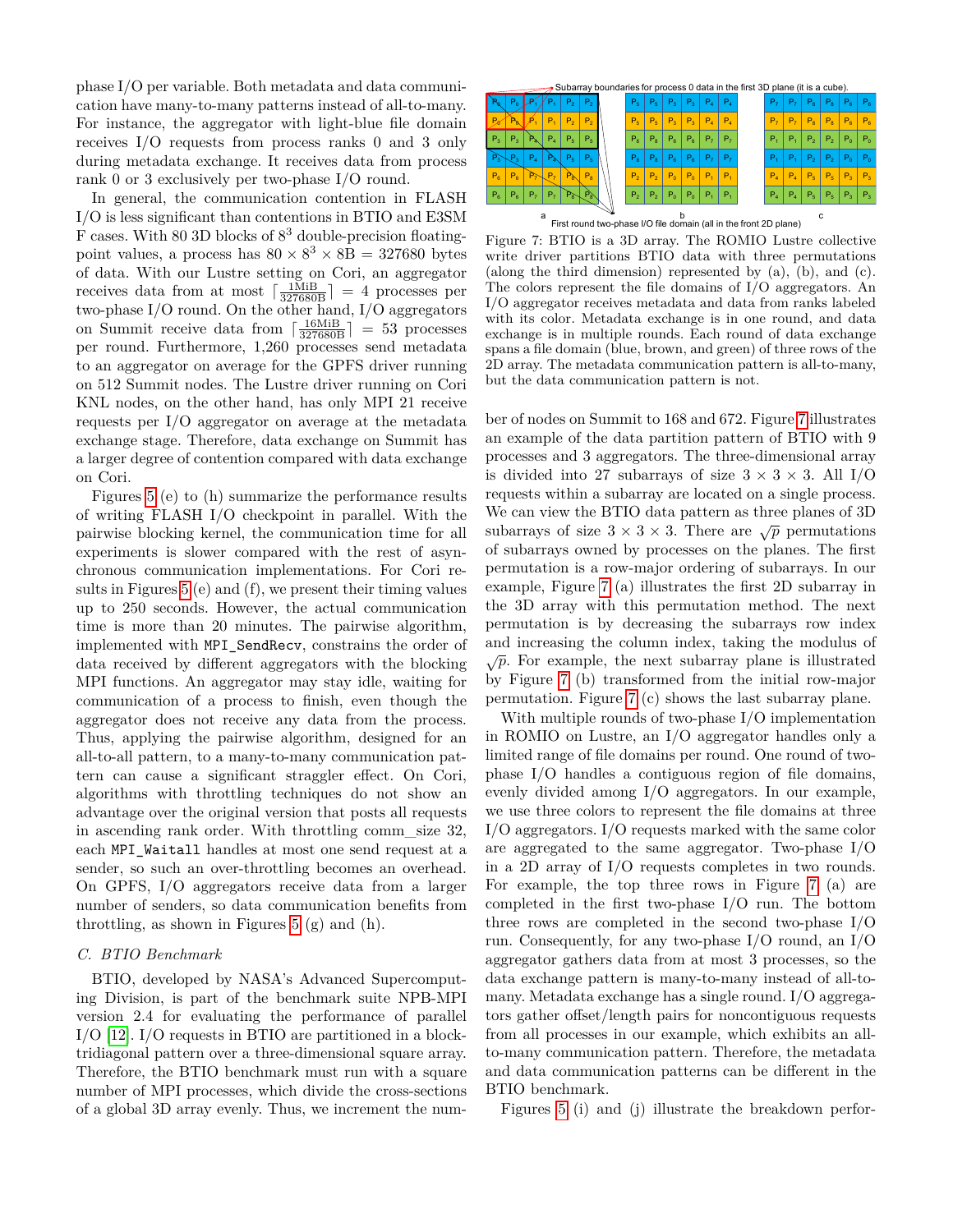mance for running two-phase I/O on 64 and 256 Cori KNL nodes. The evenly spread-out algorithm has the best metadata exchange performance. However, the original ROMIO MPI\_Issend implementation yields the best data exchange performance. As mentioned earlier, the data exchange pattern of BTIO is not all-to-many, so the original and balanced spread-out algorithms may underutilize the communication channels because of the throttling approach. The BTIO size has 1,024 40 MiB 2D data arrays stacked side by side. Each of the 2D data arrays is evenly divided among all processes in a different permutation of square blocks. Hence an aggregator gathers 1 MiB of data from approximately  $\sqrt{p}$  processes per two-phase I/O round on the Lustre file systems. Thus, the size of communication is much less than the all-to-many communication for metadata exchange. Similar to FLASH/IO, throttling can have a negative effect since the number of requests handled by MPI\_Waitall is too small. To optimize communication performance, we use the original ROMIO communication kernel for data exchange and the evenly spread-out algorithm for the metadata communication. The results presented in the hybrid column are better than the results of all other columns. Thus, the proposed all-to-many algorithms are not universal for any type of many-to-many communication in multiple rounds. When the many-to-many communication size is small, the I/O driver should fall back to the original two-phase I/O implementation without throttling to improve communication.

Figures [5](#page-8-0) (k) and (l) illustrate the performance breakdown on Summit. Since the collective buffer size on GPFS is 16 MiB by default, almost half of the data in a 2D data array is collected by an aggregator. Thus, an I/O aggregator gathers data from approximately  $\frac{1}{2}p$  of the processes. Although the communication pattern is not all-to-many, the number of senders is large enough to cause contention. Consequently, unlike the results on Cori, the evenly spread-out algorithm has an advantage over the traditional ROMIO Issend approach. The number of I/O aggregators scales up with the number of nodes on Summit, so there are fewer two-phase I/O rounds as the number of processes increases. Therefore, data communication with the pairwise algorithm is faster on 672 nodes than 168 nodes because straggler effects resulting from multiple rounds of data communications on Summit are smaller on a larger number of nodes. Our experiments on Cori, on the other hand, have a fixed number of I/O aggregators. Hence the pairwise algorithm slows down on a large number of nodes because the straggler effects also scale up with the increasing number of processes.

# VI. CONCLUSION

Metadata and data communication become performance bottlenecks of two-phase I/O when the communication pattern is all-to-many in multiple rounds. In this paper, we replaced the two-phase I/O communication kernels In ROMIO that adapt to input I/O patterns, instead of using different all-to-many personalized communication algorithms. Experimental results demonstrated the necessity of communication balancing and throttling for all-tomany communication patterns. Moreover, we expect that adjusting personalized all-to-many communication kernels can further reduce communication contentions for existing communication designs such as the two-layer aggregation, especially when the number of compute nodes scales to meet the demand of exascale computing in the future. However, when an input I/O pattern does not exhibit an all-to-many communication pattern, two-phase I/O should fall back to the implementation without communication throttling.

Several opportunities remain for future research. The communication kernels are chosen by users with MPI hints to adapt to their application I/O patterns. It is useful to let the I/O drivers parse the I/O pattern and dynamically select appropriate communication kernels. Furthermore, the communication throttling approach can take advantage of compute node topology information. Topologyaware throttling can reduce communication contention at network switches, which in turn further improves communication performance.

#### *A. Acknowledgment*

This research was supported in part by the Exascale Computing Project (17-SC-20-SC), a collaborative effort of the U.S. Department of Energy Office of Science and the National Nuclear Security Administration and in part by the DOE Office of Advanced Scientific Computing Research.

This work is also supported in part by the DOE award numbers DE-SC0014330 and DE-SC0019358. This research used resources of the National Energy Research Scientific Computing Center, a U.S. Department of Energy Office of Science User Facility operated under Contract No. DE-AC02-05CH11231 and the Oak Ridge Leadership Computing Facility at the Oak Ridge National Laboratory, which is supported by the Office of Science of the U.S. Department of Energy under Contract No. DE-AC05- 00OR22725.

#### **REFERENCES**

- <span id="page-10-0"></span>[1] MPI Forum, MPI*: A Message-Passing Interface Standard. Version 3.1*, June 4th 2015. [www.mpi-forum.org.](www.mpi-forum.org)
- <span id="page-10-1"></span>[2] S. Habib, A. Pope, H. Finkel, N. Frontiere, K. Heitmann, D. Daniel, P. Fasel, V. Morozov, G. Zagaris, T. Peterka, V. Vishwanath, Z. Lukic, S. Sehrish, and W. keng Liao, "Hacc: Simulating sky surveys on state-of-the-art supercomputing architectures," *New Astronomy*, vol. 42, pp. 49–65, July 2015.
- <span id="page-10-2"></span>[3] R. Latham, C. Daley, W. keng Liao, K. Gao, R. Ross, A. Dubey, and A. Choudhary, "A case study for scientific i/o: Improving the flash astrophysics code," *Computer and Scientific Discovery*, vol. 5, March 2012.
- [4] J. H. Chen, A. Choudhary, B. De Supinski, M. DeVries, E. R. Hawkes, S. Klasky, W.-K. Liao, K.-L. Ma, J. Mellor-Crummey, N. Podhorszki, *et al.*, "Terascale direct numerical simulations of turbulent combustion using s3d," *Computational Science & Discovery*, vol. 2, no. 1, p. 015001, 2009.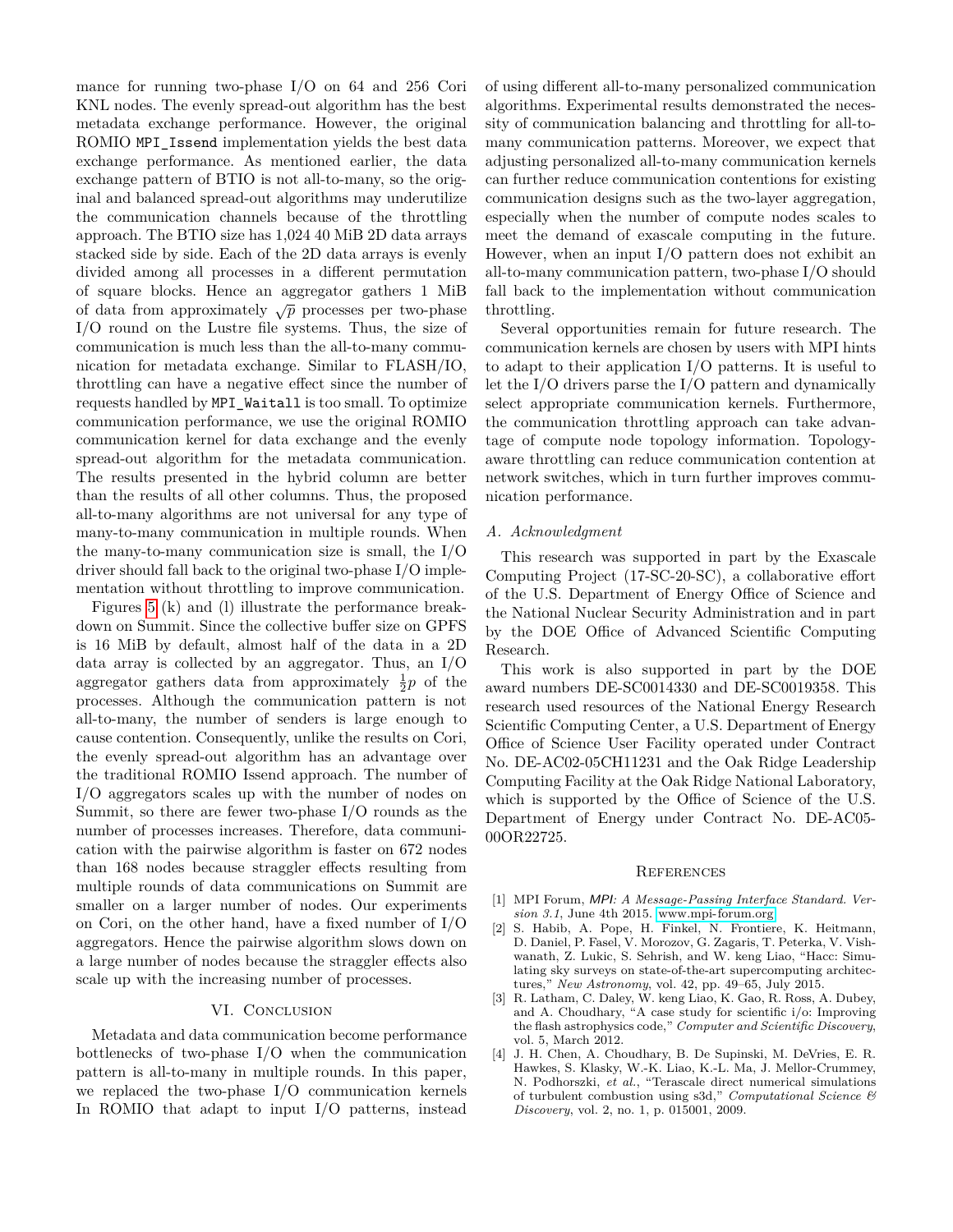- <span id="page-11-5"></span>[5] P. M. Caldwell, A. Mametjanov, Q. Tang, L. P. Van Roekel, J.- C. Golaz, W. Lin, D. C. Bader, N. D. Keen, Y. Feng, R. Jacob, *et al.*, "The doe e3sm coupled model version 1: Description and results at high resolution," *Journal of Advances in Modeling Earth Systems*, 2019.
- <span id="page-11-0"></span>[6] K. Schuchardt, B. Palmer, J. Daily, T. Elsethagen, and A. Koontz, "Io strategies and data services for petascale data sets from a global cloud resolving model," *Journal of Physics: Conference Series*, no. 78, 2007.
- <span id="page-11-1"></span>[7] J. del Rosario, R. Bordawekar, and A. Choudhary, "Improved parallel I/O via a two-phase run-time access strategy," *ACM SIGARCH Computer Architecture News*, vol. 21, pp. 31–38, Dec. 1993.
- <span id="page-11-2"></span>[8] R. Thakur, R. Ross, E. Lusk, and W. Gropp, "Users guide for romio: A high-performance, portable mpi-io implementation," Tech. Rep. 234, MCS dividion, Argonne National Lab., IL (United States), May 2002.
- <span id="page-11-3"></span>[9] P. Balaji, A. Chan, W. Gropp, R. Thakur, and E. Lusk, "Nondata- in mpi: analysis on blue gene/p," in *European Parallel Virtual Machine/Message Passing Interface Users' Group Meeting*, pp. 13–22, Springer, 2008.
- <span id="page-11-4"></span>[10] T. Hoefler, A. Lumsdaine, and W. Rehm, "Implementation and performance analysis of non-blocking collective operations for mpi," in *Proceedings of the 2007 ACM/IEEE conference on Supercomputing*, p. 52, ACM, 2007.
- <span id="page-11-6"></span>[11] R. Sankaran, E. R. Hawkes, J. H. Chen, T. Lu, and C. K. Law, "Direct numerical simulations of turbulent lean premixed combustion," in *Journal of Physics: conference series*, vol. 46, p. 38, IOP Publishing, 2006.
- <span id="page-11-7"></span>[12] P. Wong and R. Der Wijngaart, "Nas parallel benchmarks i/o version 2.4," *NASA Ames Research Center, Moffet Field, CA, Tech. Rep. NAS-03-002*, 2003.
- <span id="page-11-8"></span>[13] Q. Kang, S. Lee, K. Hou, R. Ross, A. Agrawal, A. Choudhary, and W.-k. Liao, "Improving mpi collective i/o for high volume non-contiguous requests with intra-node aggregation," *IEEE Transactions on Parallel and Distributed Systems*, vol. 31, no. 11, pp. 2682–2695, 2020.
- <span id="page-11-9"></span>[14] V. Kumar, A. Grama, A. Gupta, and G. Karypis, *Introduction to parallel computing: design and analysis of algorithms*, vol. 400. Benjamin/Cummings, 1994.
- <span id="page-11-10"></span>[15] "Mpich3." [http://www.mpich.org/downloads/,]( http://www.mpich.org/downloads/) 2017.
- <span id="page-11-11"></span>[16] E. Gabriel, G. E. Fagg, G. Bosilca, T. Angskun, J. J. Dongarra, J. M. Squyres, V. Sahay, P. Kambadur, B. Barrett, A. Lumsdaine, R. H. Castain, D. J. Daniel, R. L. Graham, and T. S. Woodall, "Open MPI: Goals, concept, and design of a next generation MPI implementation," in *Proceedings, 11th European PVM/MPI Users' Group Meeting*, (Budapest, Hungary), pp. 97–104, September 2004.
- <span id="page-11-12"></span>[17] J. Bruck, C.-T. Ho, S. Kipnis, E. Upfal, and D. Weathersby, "Efficient algorithms for all-to-all communications in multiport message-passing systems," *IEEE Transactions on parallel and distributed systems*, vol. 8, no. 11, pp. 1143–1156, 1997.
- <span id="page-11-13"></span>[18] R. Thakur, R. Rabenseifner, and W. Gropp, "Optimization of collective communication operations in mpich," *The International Journal of High Performance Computing Applications*, vol. 19, no. 1, pp. 49–66, 2005.
- <span id="page-11-14"></span>[19] J. L. Träff and A. Rougier, "Mpi collectives and datatypes for hierarchical all-to-all communication," in *Proceedings of the 21st European MPI Users' Group Meeting*, pp. 27–32, 2014.
- <span id="page-11-15"></span>[20] C. Xu, M. G. Venkata, R. L. Graham, Y. Wang, Z. Liu, and W. Yu, "Sloavx: Scalable logarithmic alltoallv algorithm for hierarchical multicore systems," in *2013 13th IEEE/ACM International Symposium on Cluster, Cloud, and Grid Computing*, pp. 369–376, IEEE, 2013.
- <span id="page-11-16"></span>[21] "Mvapich: Mpi over infiniband, 10gige/warp and roce." [http://](http://mvapich.cse.ohio-state.edu) [mvapich.cse.ohio-state.edu.](http://mvapich.cse.ohio-state.edu) Accessed: 2020.
- <span id="page-11-17"></span>[22] A. Amer, H. Lu, Y. Wei, P. Balaji, and S. Matsuoka, "Mpi+ threads: Runtime contention and remedies," *ACM SIGPLAN Notices*, vol. 50, no. 8, pp. 239–248, 2015.
- <span id="page-11-18"></span>[23] M. Si and P. Balaji, "Process-based asynchronous progress model for mpi point-to-point communication," in *2017 IEEE 19th International Conference on High Performance Computing and Communications; IEEE 15th International Conference on Smart City; IEEE 3rd International Conference on Data*

*Science and Systems (HPCC/SmartCity/DSS)*, pp. 206–214, IEEE, 2017.

- <span id="page-11-19"></span>[24] S. Kumar, G. Dozsa, G. Almasi, P. Heidelberger, D. Chen, M. E. Giampapa, M. Blocksome, A. Faraj, J. Parker, J. Ratterman, *et al.*, "The deep computing messaging framework: generalized scalable message passing on the blue gene/p supercomputer," in *Proceedings of the 22nd annual international conference on Supercomputing*, pp. 94–103, 2008.
- [25] S. Kumar, Y. Sun, and L. V. Kale, "Acceleration of an asynchronous message driven programming paradigm on ibm blue gene/q," in *2013 IEEE 27th International Symposium on Parallel and Distributed Processing*, pp. 689–699, IEEE, 2013.
- <span id="page-11-20"></span>[26] H. Pritchard, D. Roweth, D. Henseler, and P. Cassella, "Leveraging the cray linux environment core specialization feature to realize mpi asynchronous progress on cray xe systems," in *Proceedings of the Cray User Group Conference*, 2012.
- <span id="page-11-21"></span>[27] J. Edwards, J. Dennis, M. Vertenstein, and E. Hartnett, "Parallel io libraries (pio) - high-level parallel i/o libraries for structured grid applications." [https://github.com/NCAR/](https://github.com/NCAR/ParallelIO) [ParallelIO.](https://github.com/NCAR/ParallelIO) Accessed: 2019-05-23.
- <span id="page-11-22"></span>[28] "Pnetcdf." [www.mcs.anl.gov/parallel-netcdf/,](www.mcs.anl.gov/parallel-netcdf/) 2019.
- <span id="page-11-23"></span>[29] "Parallel i/o kernel case study – e3sm." [https://github.com/](https://github.com/Parallel-NetCDF/E3SM-IO) [Parallel-NetCDF/E3SM-IO.](https://github.com/Parallel-NetCDF/E3SM-IO) Accessed: 2019-03-06.